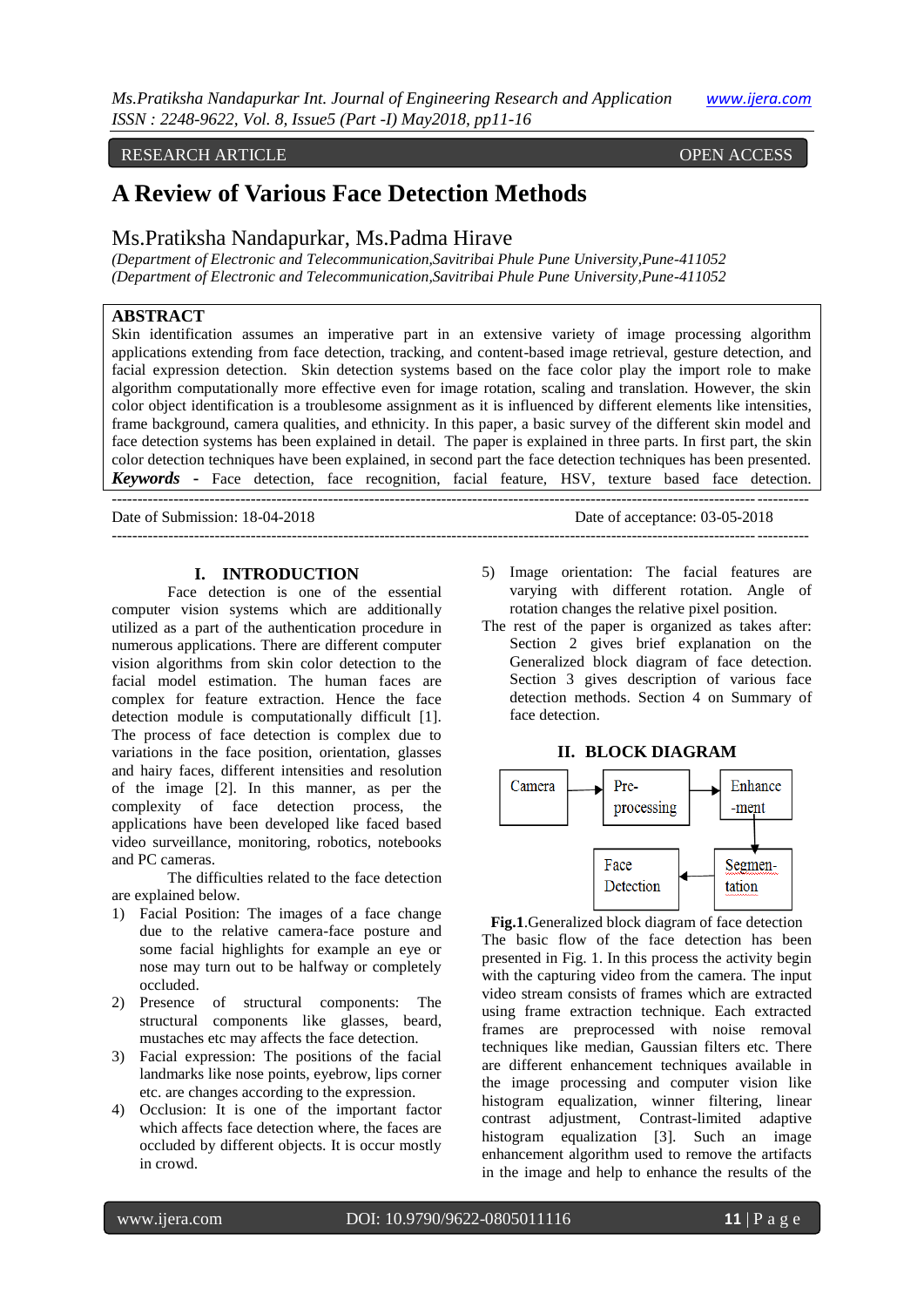algorithm. Segmentation is the procedure of omitting unnecessary part of the image and select only significant. There are different segmentation algorithms are existing. The application of the segmentation algorithm is depend on the nature of an In this section, we discussed different existing techniques to detect faces color image. We categorize single image detection methods into four categories;

- a) Knowledge-based
- b) Feature invariant approaches
- c) Template matching methods
- d) Appearance-based methods

Each method is explained in detailed below:

# **3.1 Knowledge -based face detection**

In knowledge-based face detection approach, the rules are developed for knowledge of human faces. It is simple to describe the facial feature and the relation between them. Simple examples the distance between two eyes are symmetrical with respect to the nose. The relationships between features can be represented by their relative distances and position.

The main problem of this approach is to converting human knowledge into well define rules. If the rules are strict then it is a possibility of failure below.

# 3.2.1 Facial Features

Sirohey et al. [5] proposed the face segmentation approach. They used canny edge map and heuristic to collect the useful facial boundaries and remove unwanted part from the image and preserve only single strong facial contour. After this, the elliptical contour is applied over the boundary between head region and background.

# 3.2.2 Skin Color

The goal of the skin color detection is to discover skin regions in an image. Skin color recognition is the procedure of division amongst skin and non-skin pixels. It is found that the unique method for skin color detection is difficult because of color tone of the human changes person to person. For example the skin color of the Asians is totally different from the European or Africans.

The skin region detection and segmentation is used in many applications like video surveillance, motion monitoring, face detection and recognition, gesture recognition etc.[6] The skin detection can be divided into two classes pixel-based and region based. In the pixel-based skin detection method, the image is classifying into skin Vs non-skin regions. The non skin region is treating as a background and skin region is used for the analysis.

image. The segmented image is further provided to the face detection algorithm.

# **III. FACE DETECTION METHODS**

because the test case has to pass the entire test. Single test failure cause the complete failure of the algorithm likewise if the rules are simple then there may be chances of false alarm. Hence there is a need of generalized algorithm which is the trade off between these two approaches. Such approach is presented by Yang and Huang [4].

# **3.2 Feature invariant approaches**

In this approach the invariant features were carried out from the face using knowledge-based top-down method. The features which cannot vary with adverse condition like lighting, contrast are considered as features. The facial parts like eyes, nose, eyebrows, mouth etc. are commonly used to detect the face. Based on the features extracted from these landmarks, the statistical model is built and which is used to detect the face. The only disadvantage associated with this method is illumination, noise, occlusion and shadow.

The different feature invariant approaches are enlisted and explain in detail

In previous decade, many algorithms are used to segment skin object from video. The best application of skin color detection is the face detection.

#### 3.2.2.1 HSV Color Space

Hue, Saturation and Value (HSV) [7] are the color models are utilized to quantize the color properties. In HSV, Hue represents the true color information such as Red, Green, Yellow and Purple. Saturation measures the contrast of the image and Value measures the lightness, intensity of the image. The HSV color model is represented by the cylindrical model as shown in Fig. 2.



The value of Hue is express in angle which is varying from 0 to 360o. In some application it is taken as 0 to 180o. Saturation has a radius which has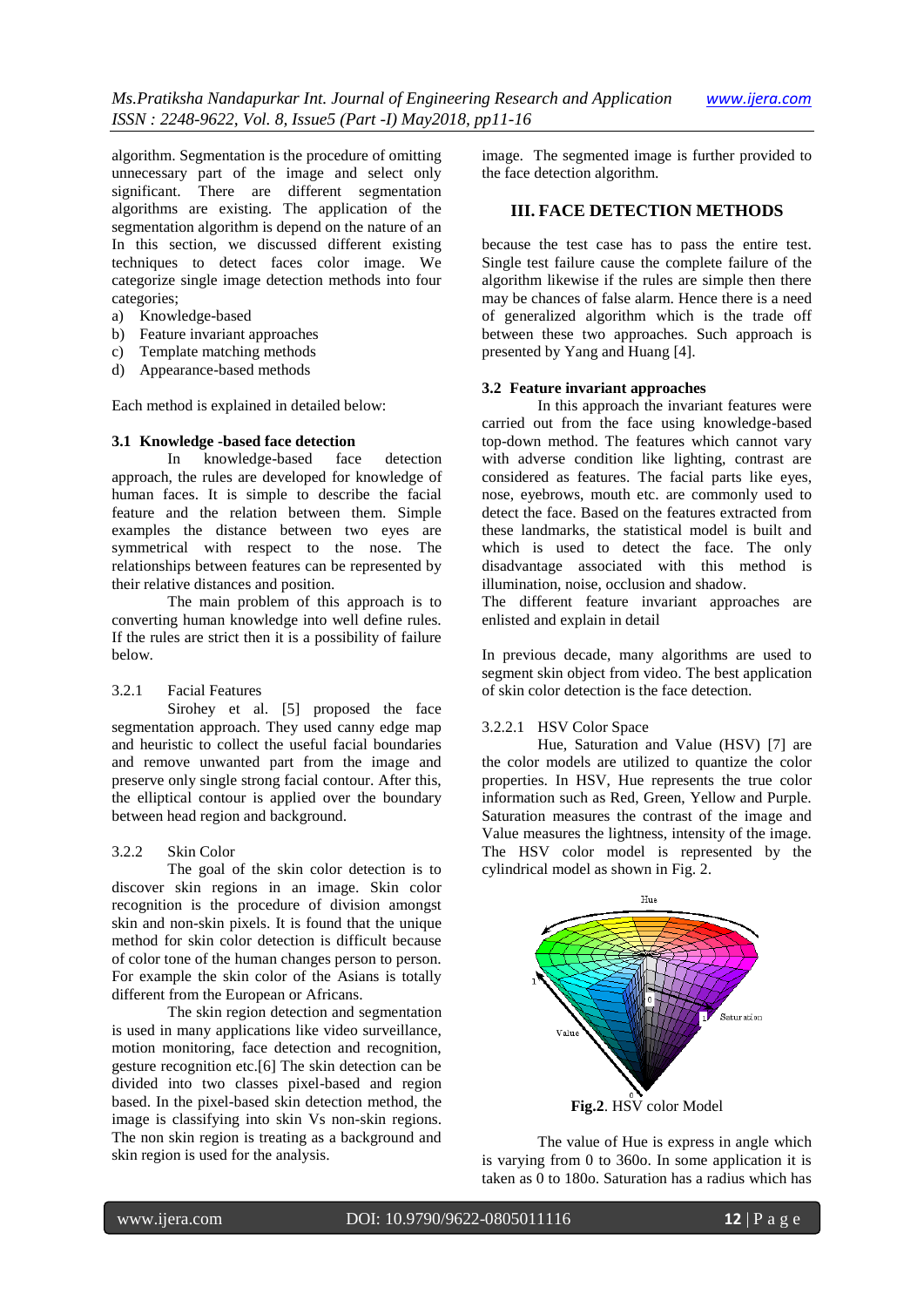a radius ranging from 0 to 1. The value of saturation is varies from 0 to 255. Third parameter is Value which is represented in intensity level. It is varies along the Z-axis. The min value 0 represent the black color and higher value 255 represent the bright. The hue value vary the true color from red color 0o to green 120o to blue 240o to red 360o. Skin color can be segmented in HSV is based on the value of Hue (H), Saturation (S) and Value (V). The skin color can be segmented by following set of equations [8]:

$$
H = \arccos \frac{\frac{1}{2}((R-G) + (R-B))}{\sqrt{((R-G)^2 + (R-B)(G-B))}}
$$
(1)

$$
S = 1 - 3 \frac{\min \overline{\mathbb{R}}(G,B)}{R + G + B} \tag{2}
$$

$$
V = \frac{1}{3}(R + G + B)
$$
 (3)

Many applications use the HSV color model. Histogram operations, intensity transformations and convolutions these are application operate on an intensity image. These operations are performed on an image in the HSV color space.

# 3.2.2.2 YCbCr color space

YCbCr is one of the well-liked color models in computing. It represents the color information in terms of luminance (Y), and chrominance component (Cb and Cr). This color space convert RGB image into luminance and chrominance format [9]. These are useful in compression applications however the condition of colors is somewhat unintuitive. The YCbCr color model is as shown in Fig. 3.



**Fig. 3.** YCBCR color model

The RGB image can be converted to YCbCr and vice-versa. The formula for conversion from RGB to YCbCr is as explain in Equation:

 $Y = 0.299R + 0.587G + 0.114B$  (4)  $Cb = 128 - 0.168736R - 0.331264G + 0.5B(5)$  $Cr = 128 + 0.5R - 0.418688G - 0.081312B$  (6) YCbCr representation separates the luminance and chrominance, so that the computing system should allocate the fewer bits to chrominance by using color sub-sampling.

#### 3.2.3 Texture

The Human faces have different textures that are useful to distinguish the non-face objects from faces. Augusteijn and Skufca presented face detection method which distinguish face using facelike textures. The texture features are extracted by using second order statistical features. A method that infers the occurrence of a face through the recognition of face-like textures [10]. The textures are computed using second-order statistical features called spatial gray level dependence (SGLD) [11] on sub-images of 16 X 16 pixels. Three types of features are considered: skin, hair, and others.

# **3.3 Template matching methods**

Template matching is the simplest method to detect the face. In this method the face patterns are stored as a function. The image is taken as a input and the correlation between the facial parts like eyes, nose, facial contour, mouth etc and standard function is calculated. The face existence is calculated by the correlation value. This approach is simple to implement but it is failed to detect face for variation like scaling, rotation and shape [12].

# **3.4 Appearance-based methods**

The appearance-based methods are differing from template matching where the model is learnt from different input images. In simple word, the appearance based method uses statistical and machine learning based approaches for differentiate facial and non facial images [13]. In this approach, the models are formed by learning different characteristics of the face and meanwhile the dimensionality reduction techniques are used to reduce the performance time. Different appearancebased method is uses probabilistic frameworks.

# 3.4.1 Direct correlation

The direct correlation method is similar to the template matching [14]. In this method, direct pixel to pixel intensities difference is taken from the facial images. The image of size mxn is converted into mn element. By measuring the distance between these pixels point image similarity can be calculate. The similar images can located nearer to each other within the image space and dissimilar images are separated with space.

This idea can be extended by calculating the distance (Euclidean) d between the two facial vectors. Then the threshold is then applied to make the final verification decision. Euclidean distance formula:  $d = ||q - g||$   $(d \leq th \rightarrow accept) \land (d > th \rightarrow reject)$  (7) Where, d is the Euclidean distance between two facial images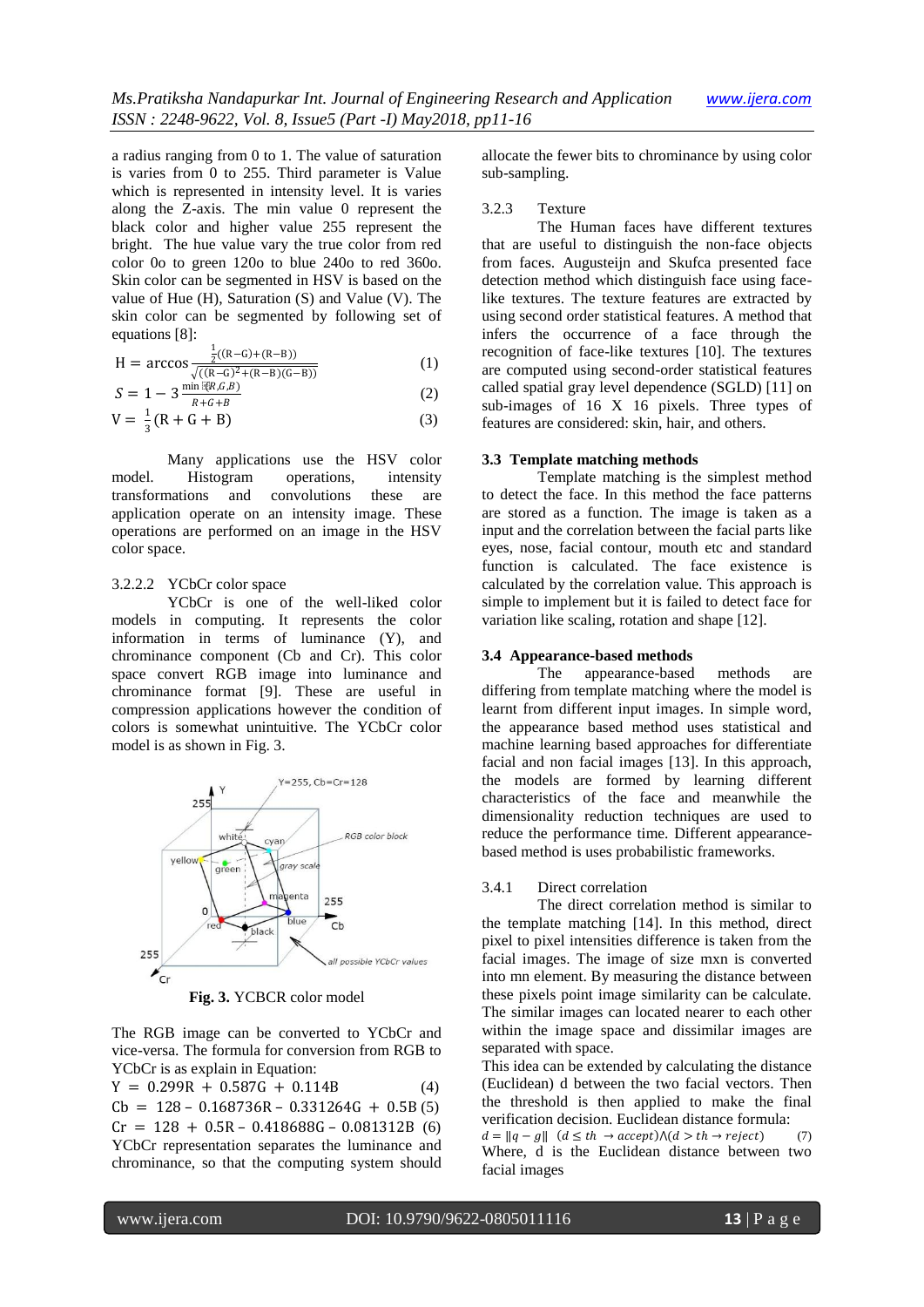q is the query template image and g is the input image th is the predefine threshold

# 3.4.2 Eigen-face method

Most of the researcher uses eigen based method to detect the face [15]. In this method eigen value and eigen vectors of the covariance matrix (C) is calculated using standard linear method and M eigen vectors which having highest eigen values are selected to formulate the projection matrix  $(\mu)$ . A face key ω can be generated by the formula:

 $\omega_k = \mu_k^T$  $for k = 1 to M$  (8)

Where, M is the number of images,

µ is the projection matrix

T is the training images

The face key can be compared using Euclidean distance.<br>3.4.3

#### Fisher-face method

Fisher face method is explained by Belhumeur et al [16]. Similar to that used in the eigen-face method, this method uses both PCA and LDA to produce a subspace projection matrix. This method has a advantage of within classification information, minimum variation and maximum separation. To achieve this goal, the number of samples with maximum variations, different lighting conditions, different facial expression and orientation is provided to the learning algorithm.

| Table.1. Different Face Detection Methods                                        |                     |                                                                                                                                                                                                                         |                         |  |  |
|----------------------------------------------------------------------------------|---------------------|-------------------------------------------------------------------------------------------------------------------------------------------------------------------------------------------------------------------------|-------------------------|--|--|
| Paper<br>title                                                                   | Year<br>оf<br>Publi | <b>Method</b>                                                                                                                                                                                                           | Accure<br>y             |  |  |
|                                                                                  | catio               |                                                                                                                                                                                                                         |                         |  |  |
|                                                                                  | n                   |                                                                                                                                                                                                                         |                         |  |  |
| Commo<br>nsense<br>Knowled<br>ge-<br><b>Based</b><br>FaceDet<br>ection<br>$[17]$ | 1997<br><b>IEEE</b> | Preprocess<br>ing (image<br>conversion<br>color<br>operation,<br>image<br>restoration<br>and<br>image<br>enhancem<br>ent.<br>face<br>component<br>S<br>extraction<br>Final<br>decision<br>making<br>(Neural<br>Network) | 89% on<br>100<br>images |  |  |
| Face                                                                             |                     | Eye                                                                                                                                                                                                                     |                         |  |  |

**IV. SUMMARY**

| Detectio<br>and<br>n<br>Facial<br>Feature<br>Extractio<br>n Based<br>on<br>a<br>Fusion<br>of<br>Knowled<br>e<br>Method<br>and [18] | <b>AICE</b><br>RA-<br>2014<br>IEEE-<br>2014                             | candidate<br>detection<br>by finding<br>dark<br>regions<br>Face<br>detected<br>the<br>by<br>location of<br>eyes and<br>their<br>distance.                                                                                  | 80%                 |
|------------------------------------------------------------------------------------------------------------------------------------|-------------------------------------------------------------------------|----------------------------------------------------------------------------------------------------------------------------------------------------------------------------------------------------------------------------|---------------------|
| Facedete<br>ctio-<br>nsystem<br>using<br><b>HSV</b><br>colormo<br>del.<br>morphin<br>g<br>op.0[19]                                 | <b>NCW</b><br><b>SE</b><br>2013                                         | Segment<br>skin region<br>from<br>an<br>image,<br>decide<br>these<br>regions<br>contain<br>human<br>face<br><sub>or</sub><br>using HSV                                                                                     | Accura<br>cy<br>82% |
| Human<br>Face<br>Detectio<br>Using<br>n<br>Skin<br>Color<br>Segment<br>atioWate<br>rshed<br>Algorith<br>m [20]                     | Ameri<br>cJour<br>nal of<br>Artifi<br>cial<br>Intelli<br>gence,<br>2017 | Conversio<br>n of RGB<br>to YCbCr<br>Skin<br>threshold<br>Watershed<br>algorithm                                                                                                                                           | 97.22%              |
| Face<br>Recognit<br>ion<br>using<br>Templat<br>e<br>Matchin<br>g[21]                                                               | 2013                                                                    | Image<br>enhancem<br>ent<br>segmentati<br>on of face<br>image<br>detection<br>of<br>face<br>boundary<br>facial<br>features,<br>Face<br>matching<br>οf<br>extracted<br>features<br>against the<br>features in<br>a database | Accura<br>cy<br>84% |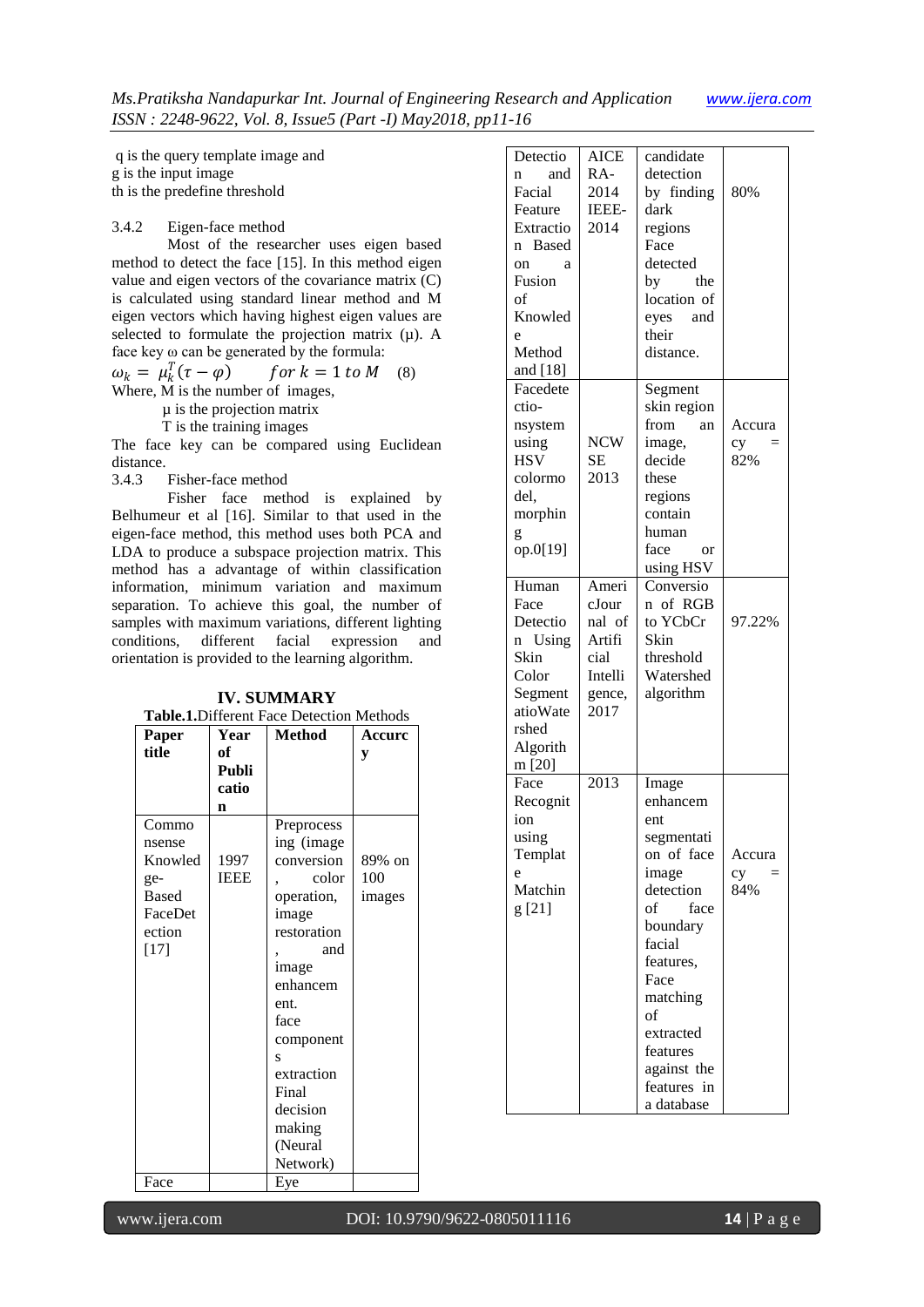| Face      | 2003 | <b>Direct</b> | direct       |
|-----------|------|---------------|--------------|
| Recognit  |      | Correlatio    | correlat     |
| ion:<br>A |      | n method,     | $ion = 18$ . |
| Compari   |      | Eigenface     | $0\%$        |
| of<br>son |      | method        | eigenfa      |
| Appeara   |      | Fisherface    | $=$<br>ce    |
| nce-      |      | method        | 20.4%        |
| BasedAp   |      |               | fisherfa     |
| proaches  |      |               | $ce=$        |
| 221       |      |               | 17.8%        |

# **V. CONCLUSION**

In this article, we present survey of face detection methods. Now days in real world face detection techniques increasingly used in applications and products. For instance, digital cameras are used for face detection. In this survey, various face detection methods are described. Maximum accuracy of face detection occurs in RGB to YCbCr color model and segementation with watershed algorithm is 97.22%.

# **REFERENCES**

- [1] Turk M & Pentland A (1991), "Eigen-faces for recognition", Journal of Cognitive Neuroscience, Vol.3, pp71–86.
- [2] Phil Brimblecombe (2002), "Face Detection using Neural Networks", H615–Meng Electronic Engineering, School of Electronics and Physical Sciences, URN: 1046063.
- [3] G. Yadav, S. Maheshwari and A. Agarwal, "Contrast limited adaptive histogram equalization based enhancement for real time video system," 2014 International Conference on Advances in Computing, Communications and Informatics (ICACCI), New Delhi, 2014, pp. 2392-2397.
- [4] G. Z. Yang and T. S. Huang, "Human Face detection in complex background", pattern Recognition, Vol. 27, No. 1, pp.53-63, 1994.
- [5] S. A. Sirohey, "Human Face Segmentation and Identification", Technical Report, CS-TR-3176, Univ. of Maryland, pp.25-29, 1993.
- [6] Jones, M.J., Rehg, J.M, "Statistical color models with application to skin detection", International Journal of Computer Vision (IJCV), 46(1), 81-96(2002).
- [7] Hani K. Al-Mohair, Junita Mohamad-Saleh and Shahrel Azmin Suandi, "Impact of Color Space on Human Skin Color Detection Using an Intelligent System", Recent Advances in Image, Audio and Signal Processing, ISBN: 978-960-474-350-6, pp. 178-187.
- [8] V. Vezhnevets, V. Sazonov and A. Andreeva, "A Survey on Pixel-Based Skin Color Detection Techniques", Proceedings of the GraphiCon, pp.85-92, 2003.
- [9] P. Kakumanu, S. Makrogiannis, and N. Bourbakis, "A survey of skin-color modeling

and detection methods", Pattern Recognition, vol.40, no.3, pp.1106-1122, 2007.

- [10] M. F. Augusteijn and T. L. Skufca, "Identification of human faces through texture-based feature recognition and neural network technology", IEEE International Conference on Neural Networks, San Francisco, CA, 1993, pp. 392-398.
- [11] B. Aldrich and M. Desai, "Application of spatial grey level dependence methods to digitized mammograms", Proceedings of the IEEE Southwest Symposium on Image Analysis and Interpretation, Dallas, TX, 1994, pp. 100-105.
- [12] Smita Tripathi, Varsha Sharma and Sanjeev Sharma, "Face Detection using Combined Skin Color Detector and Template Matching Method ", International Journal of Computer Applications (0975 – 8887) Volume 26– No.7, July 2011.
- [13] G.H. Huang, and H.H. Shao, "Kernel Principal Component analysis and application in Face Recognition", Computer Engineering .J. Shanghai, vol. 30, no.13, pp.13-14, July.2004.
- [14] Brunelli, R., Poggio, "T.: Face Recognition: Features versus Templates", IEEE Transactions on Pattern Analysis and Machine Intelligence 15 (1993) 1042-1052.
- [15] Turk, M., Pentland, "A.: Face Recognition Using Eignefaces". In Proc. IEEE Conf. on Computer Vision and Pattern Recognition. (1991) 586-591.
- [16] P. N. Belhumeur, J. P. Hespanha and D. J. Kriegman, "Eigenfaces vs. Fisherfaces: recognition using class specific linear projection," in IEEE Transactions on Pattern Analysis and Machine Intelligence, vol. 19, no. 7, pp. 711-720, Jul 1997.
- [17] A. Z. Kouzani, F. He and K. Sammut, "Commonsense knowledge-based face detection," Proceedings of IEEE International Conference on Intelligent Engineering Systems, Budapest, 1997, pp. 215-220.
- [18] S. Devadethan, G. Titus and S. Purushothaman, "Face detection and facial feature extraction based on a fusion of knowledge based method and morphological image processing," 2014 Annual International Conference on Emerging Research Areas: Magnetics, Machines and Drives (AICERA/iCMMD), Kottayam, 2014, pp. 1- 5.
- [19] Vandana S. Bhat and Jagadeesh D. Pujari, " Face detection system using HSV color model and morphing operations ", Proceedings of National Conference on "Women in Science